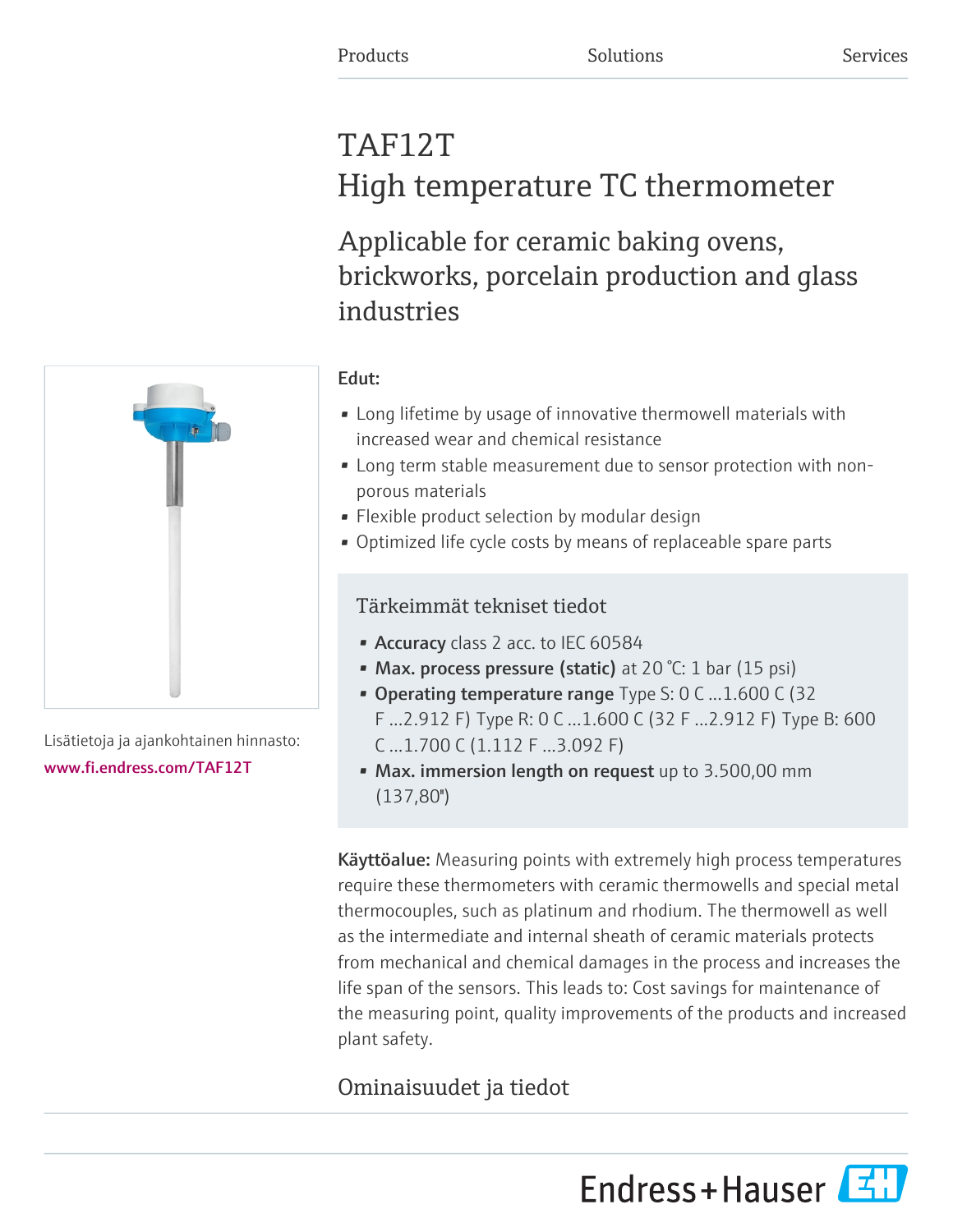### Thermometer Mittausperiaate

Thermocouple

Characteristic / Application metric style modular temperature assembly high temperature (furnace) ncl. triple ceramic thermowell

Thermowell / protection tube ceramic protection tube and 2x inner tube

Insert / probe ceramic capilarry, rigid

#### Outer diameter protection tube / Insert

24,0 mm (0,94") 26,0 mm (1,02")

Max. immersion length on request up to 3.500,00 mm (137,80'')

Material protection tube/ thermowell Ceramic (C530/C610/C799)

#### Process connection

compression fitting: G11/2"

Tip shape straight